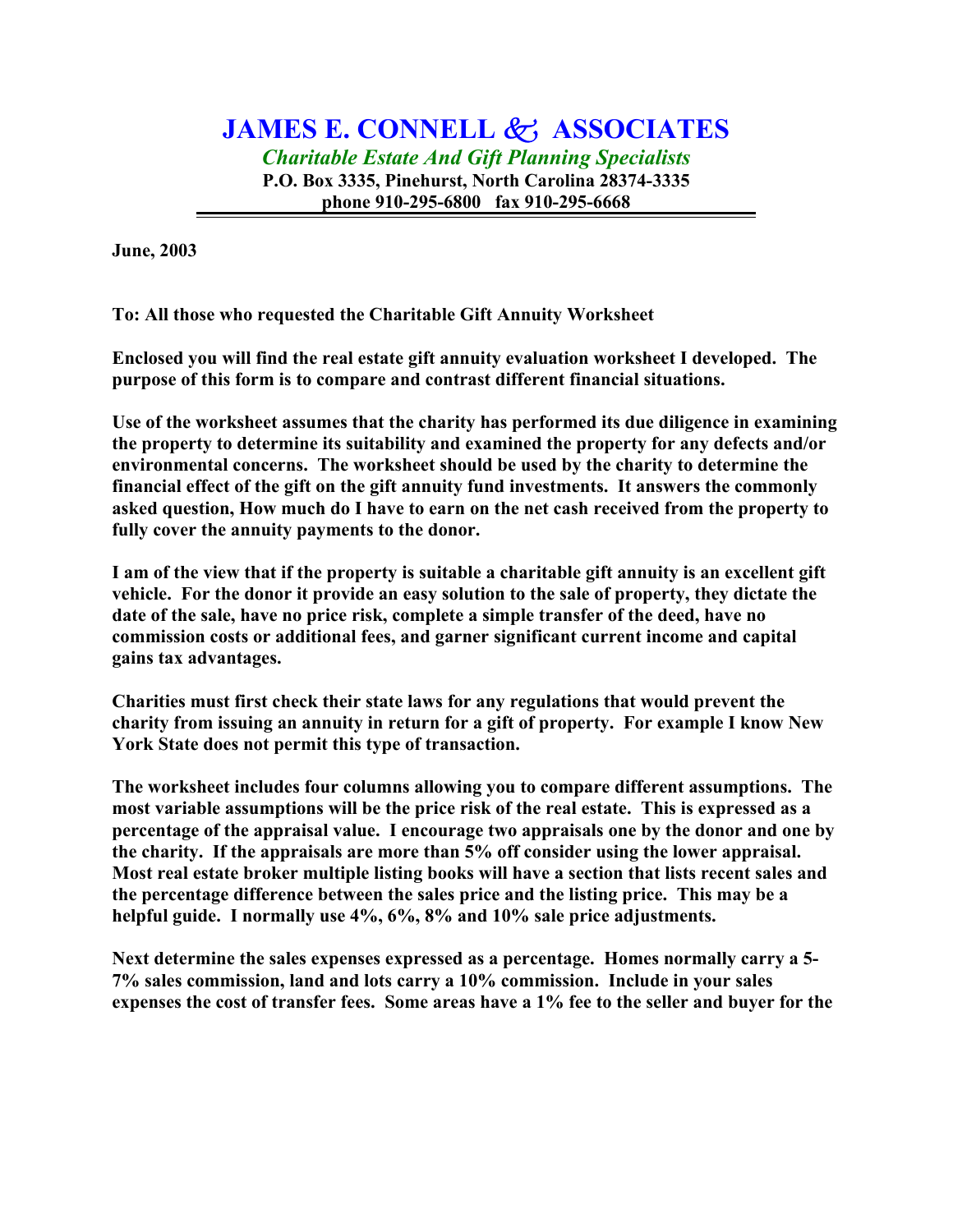**seller(donor) and buyer(charity), and then an additional 1% when the charity sells the property to the new buyer, who will pay their 1% to purchase the property.**

**In addition to title transfer fees and commissions you need to adjust the net cash proceeds by the carrying costs of the property until it is sold. Here estimate the taxes, assessments, management fees, insurance and routine maintenance required until the property sells. I would estimate one year of fees.**

**Since the charity may pay the donor income from other annuity assets prior to the sale of the property you need to estimate the number of payments required before you receive the net cash for reinvestment. I encourage charities to pay back to the fund payments advanced prior to receiving net cash benefits.** 

**Knowing the net cash received and the agreed upon annual annuity payment you can determine the annuity rate being paid on the fair market value appraisal.** 

**Knowing the net cash received and the annual annuity payment you can determine the rate of earnings needed to support the annual payment to the donor. Comparing this rate to the rate of return on your annuity fund: to the current rate of return available in the market place and the historical rate of return of stock and/or bond investments will help determine if the gift of real estate is a viable financial transaction for your charity.**

**For further information or clarifications please contact me at any time.** 

**Sincerely,**

**James E. Connell, FAHP**

**enclosure**

**Note: The ACGA gift annuity rates effective July 1, 2003 are based upon new assumptions. Therefore a current gift annuity rate to offer to individuals would be based upon the ACGA rate for their age minus .05%. This will provide a level of safety for the charity while offering a competitive net after tax return to the donor.**